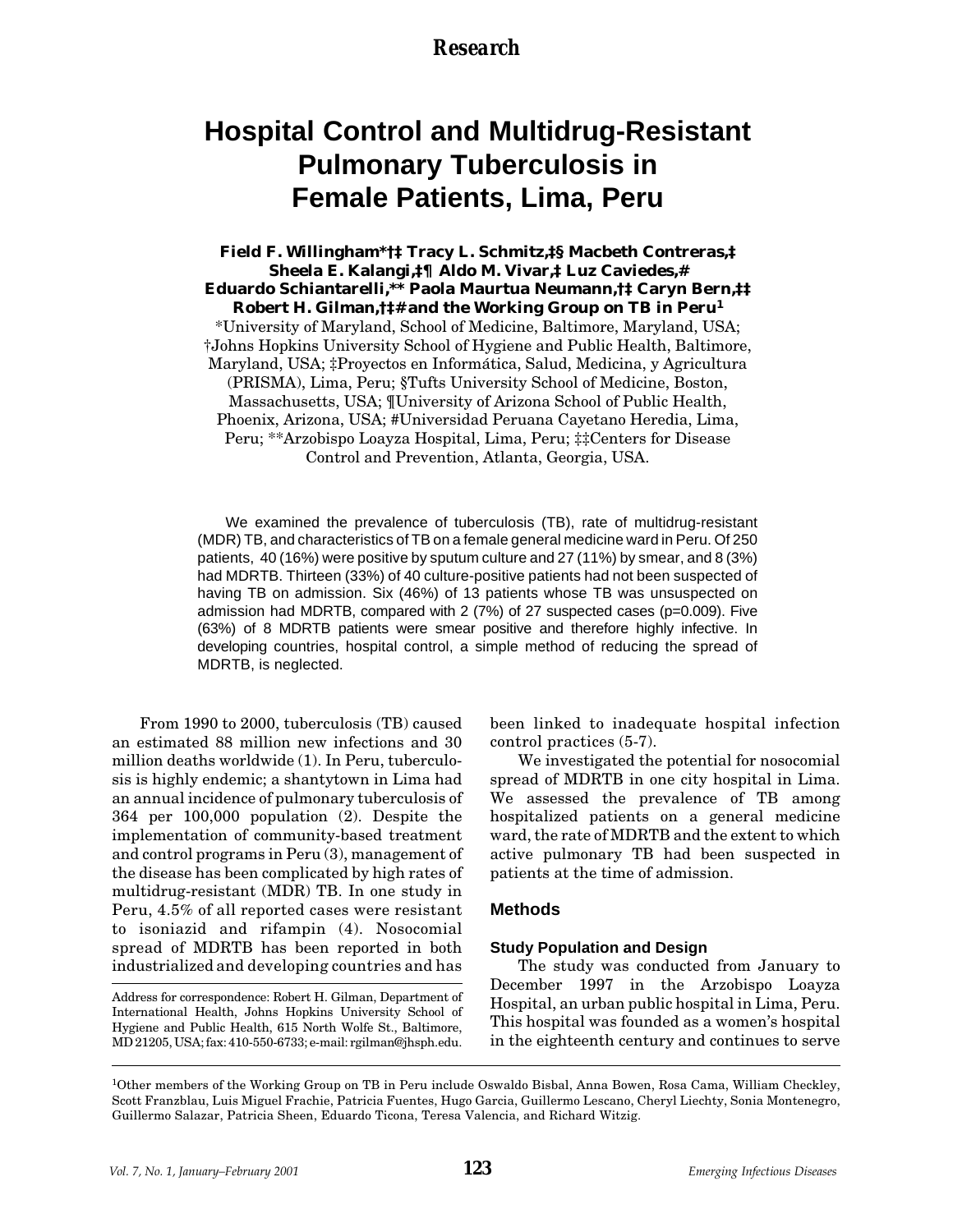a largely female patient population. We solicited the participation of all patients admitted to one of the hospital's eight female internal medicine wards (an open room with 30 beds) during the study period. The most common admission diagnoses over the year of study were pneumonia, bronchiectasis, cardiac insufficiency, TB, cellulitis, diabetes mellitus and chronic renal failure. The study protocol was approved by the institutional review boards of the Johns Hopkins University and Loayza Hospital. All study participants gave informed consent.

Patients who agreed to participate in the study answered a brief questionnaire and underwent physical examination. The medical records were reviewed. A tuberculin skin test (TST) (5 tuberculin units, Connaught, Swiftwater, PA) was administered and was read after 48 to 72 hours. The TST was considered positive if the area of induration measured  $\geq 10$  mm both vertically and horizontally. At least one sputum specimen >1 mL in volume was obtained; whenever possible, additional sputum specimens were obtained on consecutive days.

#### **Laboratory Testing for TB**

#### **Acid-fast Bacilli Smear Microscopy**

All samples were digested and concentrated by the standard N-acetyl-L-cysteine NaOH-Na citrate method for processing mycobacterial specimens (8). Ziehl-Neelsen and Auramine staining were performed by standard techniques (8).

#### **Cultures**

Mycobacterial growth indicator tubes (Becton Dickinson, Sparks, MD) containing both 10% OADC (oleic acid, albumin, dextrose, and catalase) (Becton Dickinson, Sparks, MD), and 100 µL of PANTA Antimicrobic Supplement (Polymyxin B, Amphotericin B, Nalidixic acid, Trimethoprim, and Azlocillin) (Becton Dickinson) were injected with 500 µL of decontaminated sputum sample according to the manufacturer's specifications. Löwenstein-Jensen slants (Difco, Detroit, MI) and Middlebrook 7H11 medium plates (Difco, Detroit, MI) were injected with 250 µL of decontaminated sample. Tubes were incubated at 37°C and examined for mycobacterial growth at least weekly for up to 6 weeks with a 365-nm UV transilluminator. Löwenstein-Jensen slants and micro-agar 7H11 plates were incubated at 37°C with and without  $5\%$  CO<sub>2</sub> and examined by light microscopy for mycobacterial growth at least weekly for 2 to 8 weeks after injection (8). Criteria for positive mycobacterial growth have been previously described by the Centers for Disease Control (9).

#### **Sensitivity Testing**

The microplate alamar blue assay was used to determine mycobacterial drug resistance (10). Bacterial suspensions were prepared from colonies grown on Middlebrook 7H11 agar. Samples of the bacterial suspension  $(20 \mu L)$  were grown in 96-well plates containing serial dilutions of anti-TB drugs (isoniazid, rifampin, ethambutol, streptomycin, capreomycin, ciprofloxacin) until control wells tested positive for mycobacterial growth, usually in 5 to 6 days. Alamar blue reagent was then added to each well, and mycobacterial growth was identified by a change in media color from blue to pink. MIC was defined as the lowest drug concentration at which no blue-to-pink color change was observed. MICs for the panel of six anti-TB drugs were determined for each isolate.

#### **Data Analysis**

Patients were included in the study if they completed the questionnaire, had a physical examination, and provided one adequate sputum specimen. A patient was considered to have MDRTB if the sputum exhibited growth in media containing both isoniazid and rifampin. HIV tests were not performed as part of this study, but HIV test results were available for some patients.

All data were entered twice, and the two databases were compared to eliminate data entry errors. Data were analyzed with SPSS version 7.5 (SPSS Inc., Chicago, IL) and Epi Info version 6.0 (CDC, Atlanta, GA). The chi-square and Fisher's exact tests were used to measure strengths of association for categorical variables. The Wilcoxon 2-sample test was used to compare continuous variables.

#### **Results**

From January to December 1997, 250 (78%) of 319 patients admitted to the ward had a completed questionnaire and physical examination and at least one adequate sputum specimen. Forty patients (16%) had sputum cultures positive for *Mycobacterium tuberculosis*, and 26 of these had positive sputum smears. One patient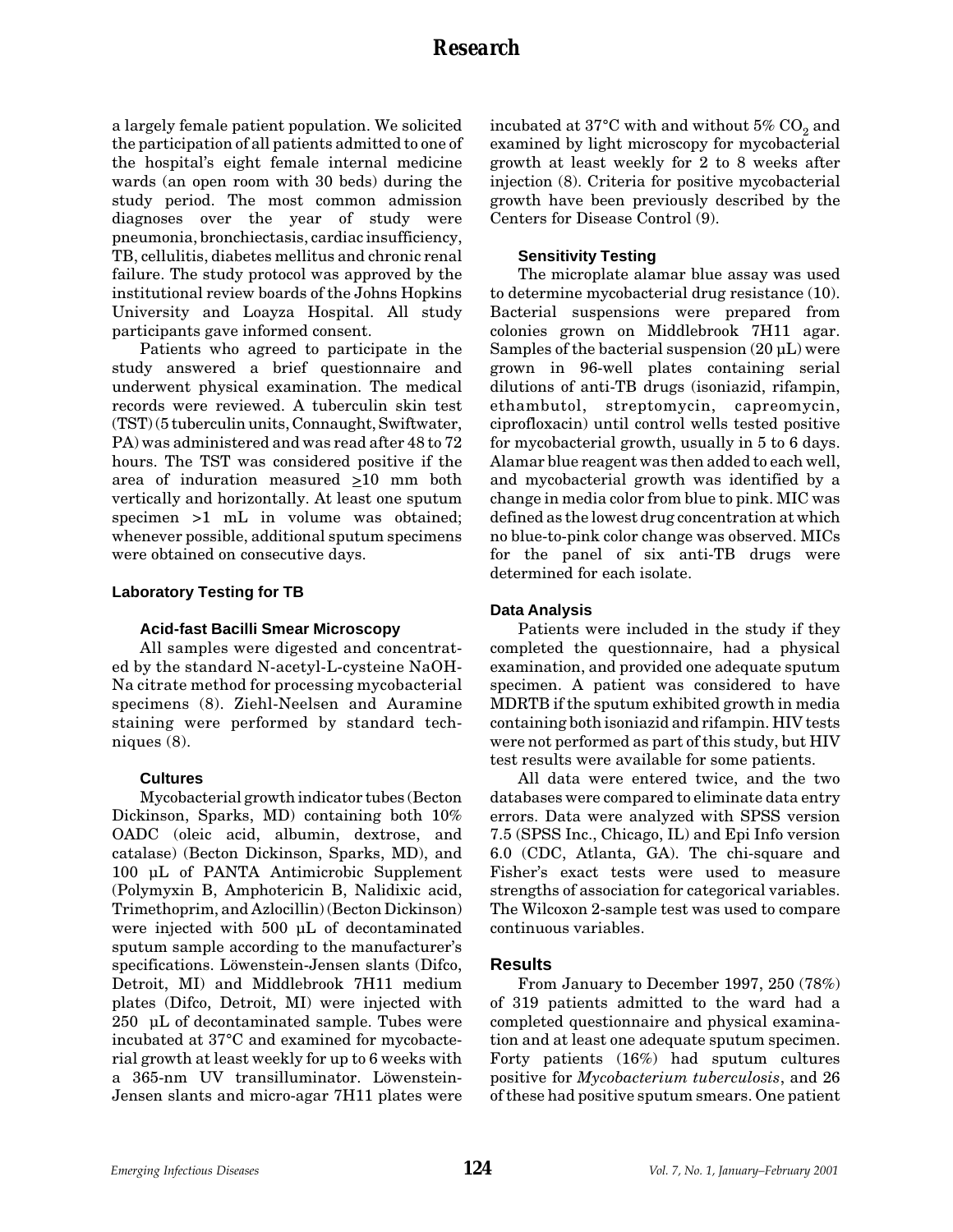had a positive smear but a negative culture. Only three patients had a diagnosis of HIV infection; none of the three had a positive sputum specimen. Of the 69 ward patients who declined to participate or were unable to provide an adequate sputum specimen, 4 (6%) had been admitted with a diagnosis of suspected TB. If we assume all excluded patients to be negative for TB, the minimum estimated TB prevalence on the ward was 13%.

Patients with a cough of any duration, a cough that lasted >2 weeks, reported weight loss, hemoptysis, or a family history of TB were more likely to have sputum cultures positive for TB (Table 1). Anorexia was associated with a lower likelihood of TB. Because of logistic constraints, we were able to place and read a TST at 48 to 72 hours only on a subset of patients. Of the 67 patients with TST results, a positive reading was observed in 11 (55%) of 20 culture-positive patients compared with 10 (21%) of 47 patients without TB (p=0.007). Among culture-positive patients, those with a positive TST response were

Table 1. Female patients admitted to a general medicine ward of a hospital, Lima, Peru

|                           | Mycobacterium tuberculosis<br>culture results |                       |  |
|---------------------------|-----------------------------------------------|-----------------------|--|
|                           |                                               |                       |  |
|                           | Positive                                      | Negative <sup>a</sup> |  |
| Characteristic            | $N=40, n(\%)$                                 | $N=209, n(\%)$        |  |
| Median age (range)        | 43 (18-96)                                    | 46 (14-92)            |  |
| Cough                     | $35(88)^{b}$                                  | $125(60)^{b}$         |  |
| Cough for $> 2$ weeks     | $25(63)^{b}$                                  | 64 $(31)^{b}$         |  |
| Weight loss               | $33(83)^{b}$                                  | $122(58)^{b}$         |  |
| Hemoptysis                | $12(30)^c$                                    | $29(14)^c$            |  |
| Anorexia                  | $22 (55)^c$                                   | 149 (71) <sup>c</sup> |  |
| Fever                     | 24 (60)                                       | 108(51)               |  |
| Dyspnea                   | 22(55)                                        | 107(51)               |  |
| TST positive <sup>d</sup> | $11 (55)^c$                                   | $10(21)^{c}$          |  |
| <b>BCG</b> scar           | 28 (70)                                       | 150(71)               |  |
| History of BCG            | 29 (73)                                       | 152 (72)              |  |
| vaccination               |                                               |                       |  |
| Family history of TB      | $12(30)^{c}$                                  | $32(15)$ <sup>c</sup> |  |
| Prior history of TB       | 9(23)                                         | 34(16)                |  |
| Socioeconomic indicators  |                                               |                       |  |
| Electricity in home       | 36 (90)                                       | 196 (93)              |  |
| Piped water               | 32(80)                                        | 180 (86)              |  |
| Able to read and write    | 31 (78)                                       | 159 (76)              |  |

aOne patient who was smear positive but culture negative was excluded from the analysis.

bP value < 0.01 by Mantel-Haenzsel chi-square test.

c P value < 0.05 by Mantel-Haenzsel chi-square test.

dA total of 67 patients, 20 *M. tuberculosis* culture-positive and 47 *M. tuberculosis* culture-negative, had tuberculin skin tests (TST).

younger than those with a negative reading (median 23 years of age[range 19-66] vs. 47 years [range 25-88], p=0.02 by Wilcoxon 2-sample test). The socioeconomic status of patients with and without TB was similar.

Of the 181 patients who reported past BCG immunization, 178 (98%) had a scar. No vaccine scars were observed among the 68 persons who reported no history of BCG immunization. However, having a BCG scar was not associated with any apparent protective effect (Table 1). The presence of a BCG scar was not associated with a positive TST, even when TB culture positive patients were excluded (p=0.7).

Of 40 patients with at least one positive sputum culture, 23 (58%) had strains resistant to at least isoniazid, 8 (20%) to rifampin, 4 (10%) to ethambutol, and 1 (3%) to streptomycin. None were resistant to ciprofloxacin or capreomycin. Eight patients (20%) had TB resistant to both isoniazid and rifampin and were classified as having MDRTB. All 8 patients with resistance to rifampin also had resistance to isoniazid, and 15 patients had strains resistant to isoniazid but not to rifampin. Of the eight strains resistant to both isoniazid and rifampin, one was also resistant to ethambutol, one to streptomycin, and one to both ethambutol and streptomycin. Of 8 patients with MDRTB, 3 had a previous history of TB treatment.

Culture-positive patients for whom TB was the admitting diagnosis differed from those in whom TB was not suspected at the time of admission (Table 2). Patients whose TB had not been suspected were older and less likely to have the classic findings of cough, hemoptysis, weight loss, and prior personal or family history of TB. Patients whose TB had not been suspected at the time of admission were less likely to have a positive sputum smear, but this difference did not reach statistical significance (p=0.16 by Fisher's exact test). However, patients whose TB had not been suspected were significantly more likely to have MDRTB. Six (75%) of 8 patients with MDRTB were not suspected to have TB on admission; 3 (50%) of these six were also smear positive. Admitting diagnoses among culturepositive patients whose TB had not been suspected on admission included two patients with diabetes mellitus, one with systemic lupus erythematosus, and one with a lung lesion thought to be a hydatid cyst.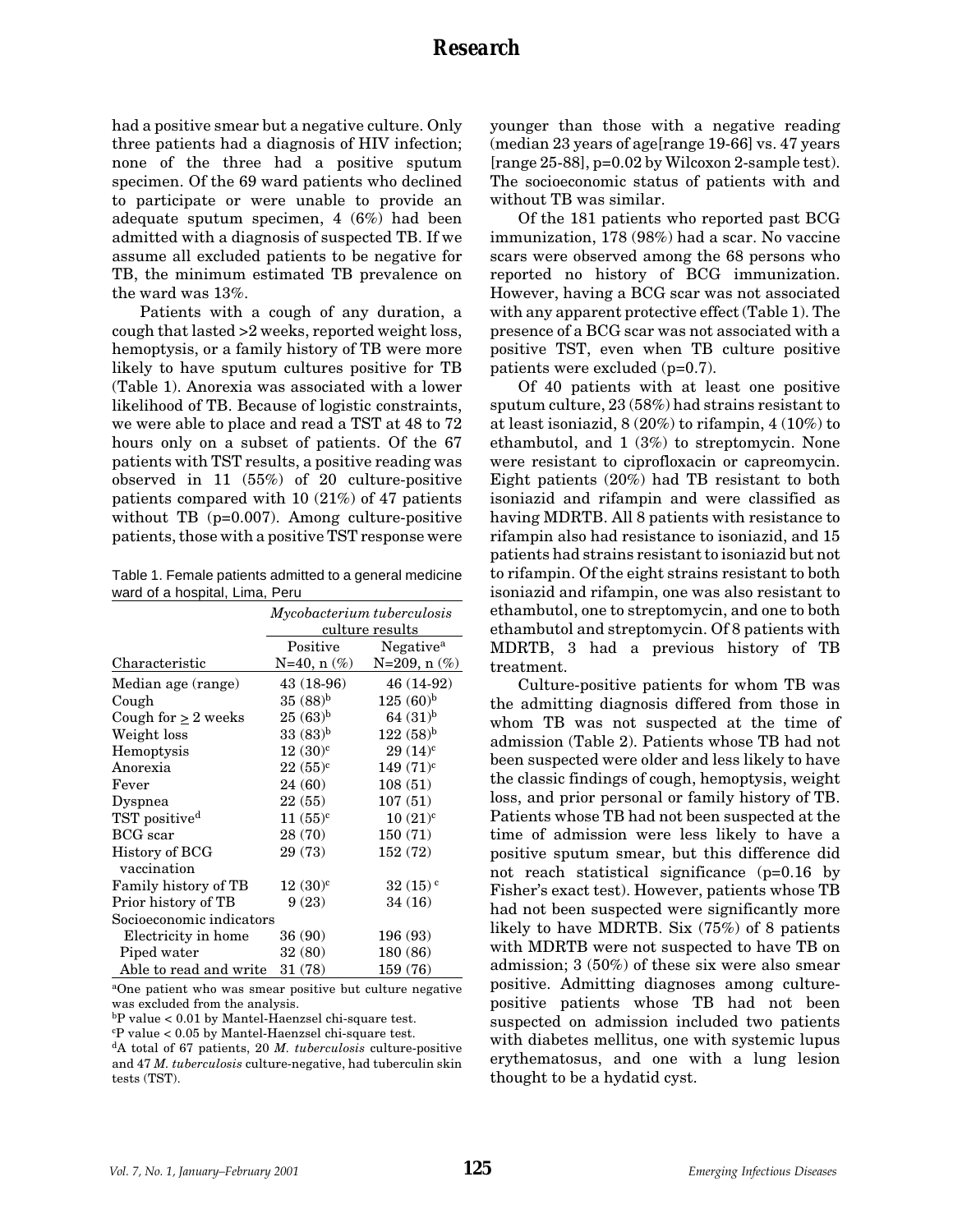|                             | M. tuberculosis<br>culture-positive patients |                              |  |
|-----------------------------|----------------------------------------------|------------------------------|--|
|                             |                                              | Suspected TB No suspected TB |  |
| Characteristic              | $N=27, n(\%)$                                | $N=13, n(\%)$                |  |
| Median age (range)          | $27(18-87)^a$                                | $58(22-96)^a$                |  |
| Cough                       | $27(100)^{b}$                                | $8(62)^{b}$                  |  |
| Cough for $> 2$ weeks       | $20(74)^c$                                   | $5(39)^c$                    |  |
| Weight loss                 | $25(93)^c$                                   | $8(62)^c$                    |  |
| Hemoptysis                  | 10(37)                                       | 2(15)                        |  |
| Fever                       | 16(59)                                       | 8(62)                        |  |
| Anorexia                    | 13(48)                                       | 9(69)                        |  |
| Dyspnea                     | 17(63)                                       | 5(39)                        |  |
| Prior history of TB         | 8(30)                                        | 1(8)                         |  |
| Family history of TB        | 10(37)                                       | 2(15)                        |  |
| Smear positive              | 20(74)                                       | 6(46)                        |  |
| <b>MDRTB</b>                | $2(7)^{c}$                                   | $6(46)^c$                    |  |
| MDRTB and smear<br>positive | 2(7)                                         | 3(23)                        |  |

| Table 2. Mycobacterium tuberculosis culture-positive |  |
|------------------------------------------------------|--|
| patients, by admission diagnosis, Lima, Peru         |  |

 $a_p$  value < 0.05 by Wilcoxon 2-sample test.

b<sub>p</sub> value <  $0.01$  by Fisher's exact 2-tailed test.

c p value < 0.05 by Fisher's exact 2-tailed test.

MDRTB = Multidrug-resistant tuberculosis.

#### **Conclusions**

The overall prevalence of TB among our study patients was high: at least 13% of all patients admitted to this general medicine ward had active TB. Two-thirds of TB patients were smear positive and therefore highly infectious, one-fifth had multidrug-resistant strains, and 75% of the patients with MDRTB had not been suspected of having TB when they entered the hospital. As in most Latin American hospitals, no masks or other respiratory devices were used to prevent spread in this hospital, even when the patient was known to be smear positive and highly infectious.

Nosocomial outbreaks of MDRTB in the United States in the 1980s and early 1990s heightened enforcement of stringent hospital control measures (11), leading to measurable decreases in TST conversion rates among hospital staff (12). Although the rate of TB in Peru is approximately 20 times higher than that of New York City (13), no concerted effort has been made to improve TB control measures in Peruvian hospitals.

The spread of MDRTB threatens control efforts (14). The fact that the majority of our patients with MDRTB had no history of past treatment of TB implies that person-to-person transmission of multidrug resistant strains occurs in Peru. Our data suggest that hospital wards may be one of the sites of transmission.

In developing countries where resources are limited, TB control programs focus on identification and treatment of infectious cases (15). Although treatment is clearly an important component of control, person-to-person spread of resistant strains makes isolation a high priority for preventing transmission. TST testing was not useful in identifying the group in need of screening. Anergy, which was common among culture-positive TB cases, was associated statistically with older median age and was perhaps related to concurrent systemic illness and poor nutritional status among hospitalized patients.

Although Peru has implemented an effective community-based TB control program, hospital control has not been a focus. Control measures such as isolation and respiratory precautions, stringently enforced in the past, were relaxed worldwide after the advent of inexpensive, effective anti-TB medications. After 50 years of selective drug pressure, the outbreak of MDRTB in New York City (5) dramatically highlighted the consequences of lapses in infection control.

Our data show that in countries or locales with a known high prevalence of TB, hospitals should screen all patients with respiratory symptoms by sputum smear within 12 hours of admission to hospital. Those found to be smearpositive should be placed in respiratory isolation, apart from TB-negative patients, until the smear becomes negative. Hospital personnel should observe respiratory precautions in caring for these patients. A system of rapid culture diagnosis and susceptibility testing should be implemented, allowing the presumptive diagnosis of MDRTB within 2 weeks (16). In combination, admission screening for TB, reimplementation of effective hospital respiratory control, and rapid TB diagnosis can substantially decrease the transmission of TB, especially MDRTB, in countries like Peru.

#### **Acknowledgments**

We thank R. Black, D. Berg, and K. Laserson for helpful comments and J.B. Phu and D. Sara for their assistance.

This study was supported in part by NIH grant number U01-AI35894-03, World AIDS Federation grant number 94.093, Fogarty, FIRCA TW00611 and ITREID and the anonymous RG-ER fund.